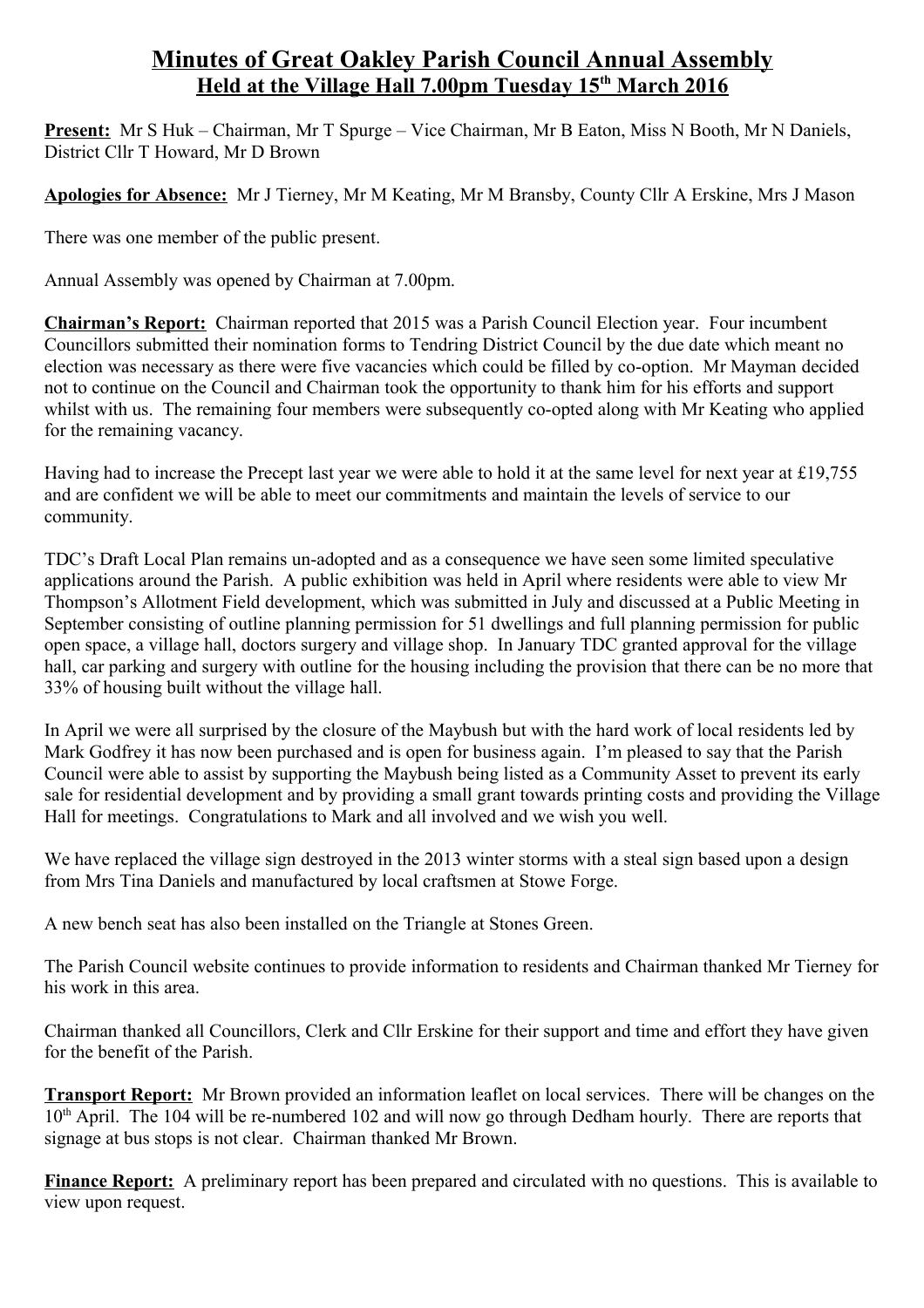**Highways:** Chairman reported that despite another mild winter, numerous pot holes around the Parish continue to be an issue and we seem to be constantly reporting them to ECC Highways, with limited response.

Parking at the school continues to be an issue with vehicles continuing to cause an obstruction to the footpath and we are currently working with the school and Highways to have railings installed either side of the road to physically prevent this.

Fly-tipping has occurred in the Parish with incidents at The Soils, Pesthouse Lane and at the Old Burial Ground. In May, Miss Booth caught the person who has been regularly fly tipping at the old burial ground and reported them.

In May the annual visit flagged up 9 street lights which are in need of urgent repair or replacement and having decided to replace the oldest street lights in the Parish, this work is on-going.

**Pre-School Report:** Oakey Dokeys Pre-School Limited (a public company and registered charity) celebrated its 10<sup>th</sup> anniversary on its current site in the grounds of All Saints Primary School in October last year. In the last decade they have grown from a village Pre-School set up to support the intake of the village school to a thriving pre-school in their own right, currently with 56 children on their register.

They now offer 8 sessions per week, and the register is already full for the academic year 2016/17.

**Church Report:** The ecclesiastical parish of All Saints, Great Oakley is involved in a process of significant change. Historically we have been part of a benefice, or group of parishes, with the parishes of Wix and Wrabness. All Saints Great Oakley, Wrabness and Wix, along with the neighbouring parishes of Beaumontcum-moze and Tendring will now form a new benefice, this is part of a strategy to provide parishes with the support of ordained ministers who will be drawn from a greatly diminished pool of candidates.

Our parish has spent the majority of the last decade without an appointed minister to provide a spiritual and practical lead. The inability of the Church of England to provide a minister for our benefice over these past years has not prevented our parishes remaining very active. The burden of carrying this activity has been carried by our Churchwardens and other individuals who make tremendous voluntary contributions of time and energy. Our parish has over many years received generous support from Reverend Philip Palmer who has voluntarily given us the benefit of his advice and guidance whilst working diligently to lead services and the spiritual life in our church. We also benefitted for a year and a half from having reverend Francis Mason as our 'Community Priest'.

At the annual meetings of the ecclesiastical parish, it is intended to elect a couple of Churchwardens as they do each year. After many years of service one of our long serving Churchwardens, Mrs Janet Little died suddenly during the last year. Janet was for some years Chair of Governors for the village primary school and was rarely absent from any church service or school event and she will be greatly missed in both the school and the parish.

**Village Hall Report:** Chairman reported that we completed the replacement of the Village Hall floor this year at a cost of £4,750, half paid for by fund-raising led by Pat Ling and the remainder via grant funding. Chairman thanked Pat and everyone involved in raising these funds.

Periodically we review the current fees for the use of the Village Hall and after due consideration it was agreed to keep them the same for next year.

Although the Village Hall finances remain sound, we have placed an advertisement in 'Coast to Coast' to see if we can attract new users to the hall.

Disappointingly, one of the hall heaters was broken during a New Year Party which was held in the hall. Consequently we will be compelled to take a deposit under similar circumstances in the future to cover any damage caused.

Chairman thanked Mrs Julia Turner for her work as Caretaker for the hall.